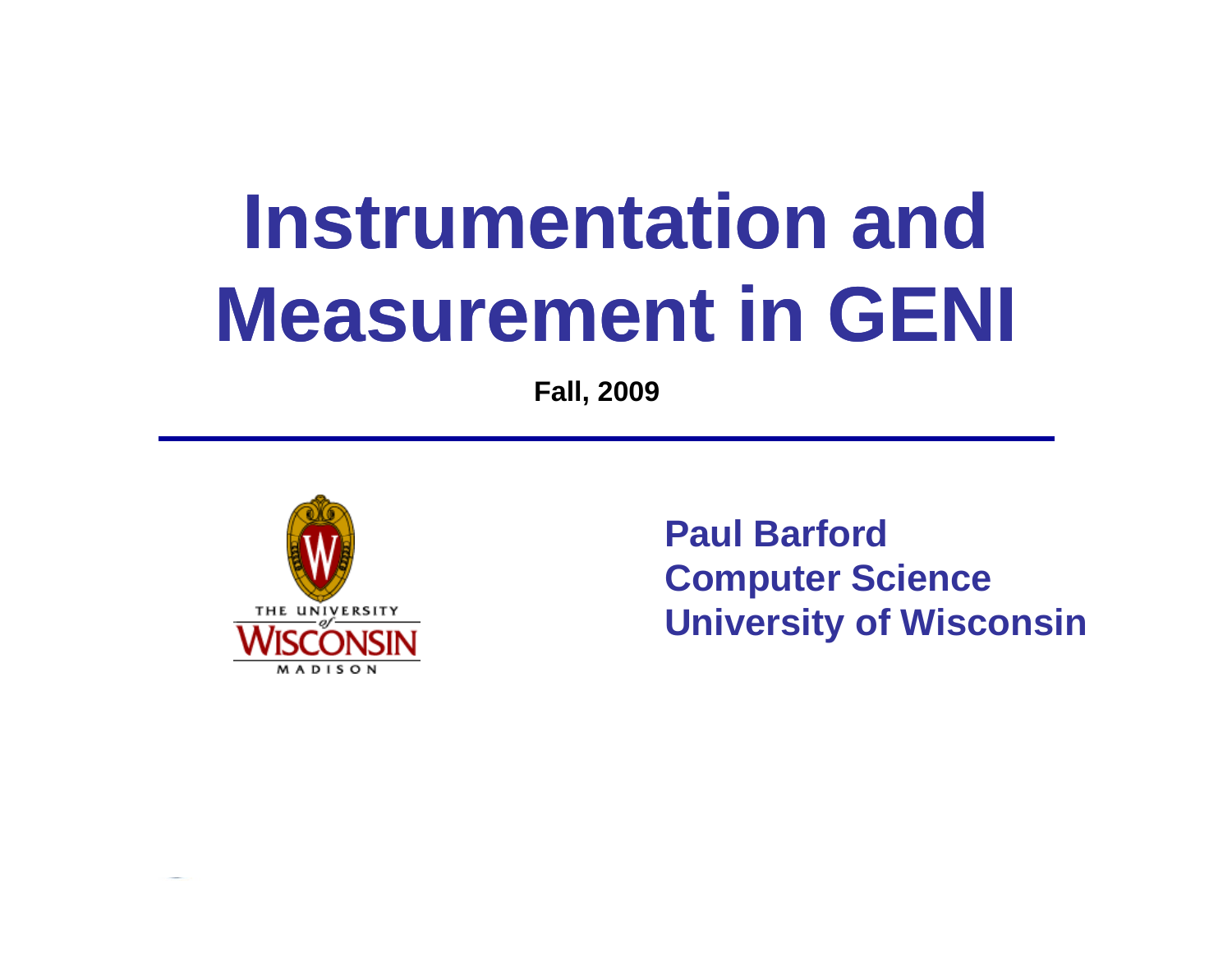### **Our team**

- **Paul Barford – UW Madison**
- **Mike Blodgett – UW Madison**
- **Mark Crovella – Boston University**
- **Joel Sommers – Colgate University**
- **Charles Thomas Thomas – UW Madison**









wail.cs.wisc.edu 2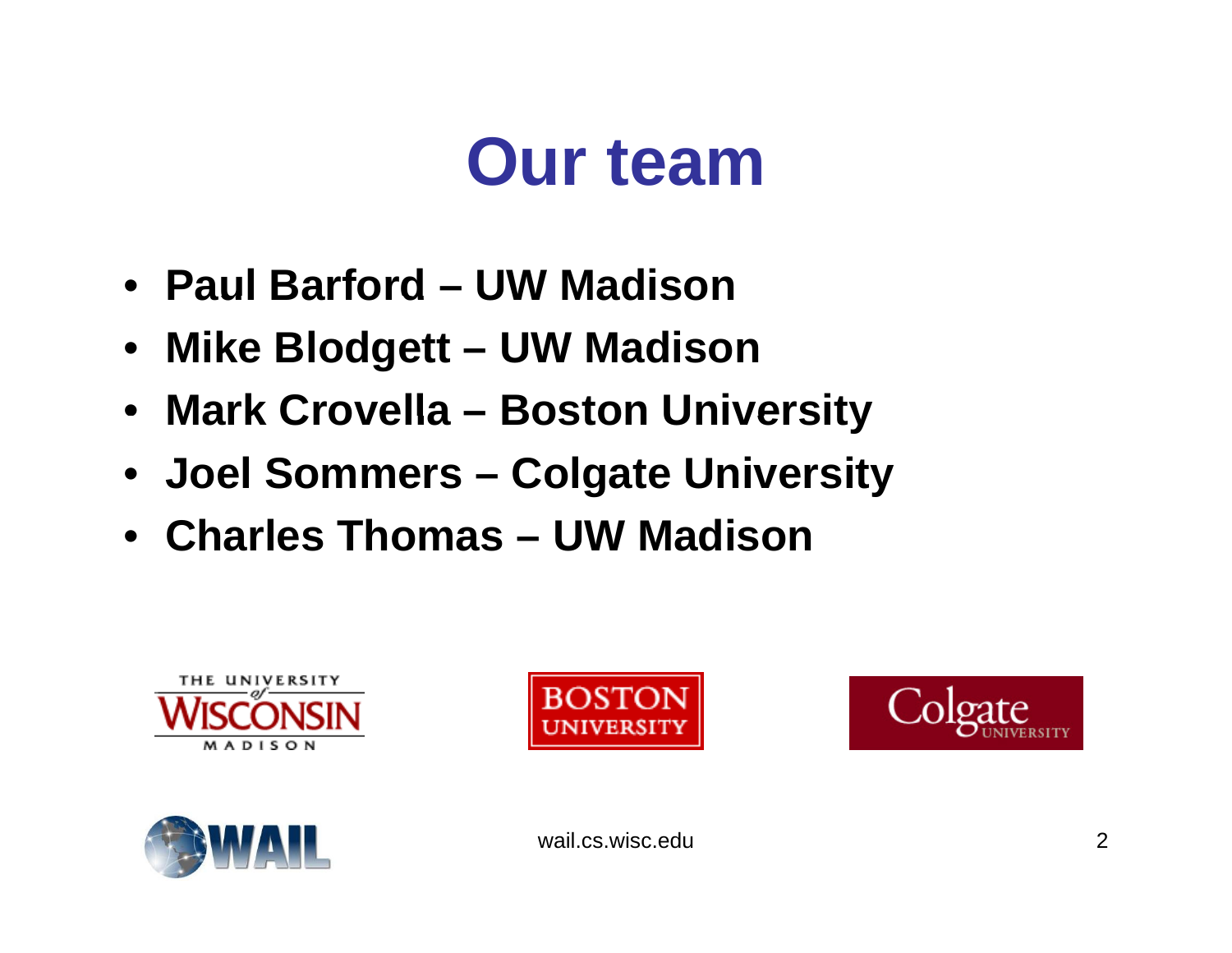#### **Year 1 timeline**

- **Generate requirement and functional specification for measurement systems**
	- –**Focus on packet capture**
	- –**Test and evaluation capability**
	- **Draft is available**
- **Develop prototype that can be deployed and demonstrated in WAIL** 
	- **Demoed at GEC5**
	- **Rewrite underway**

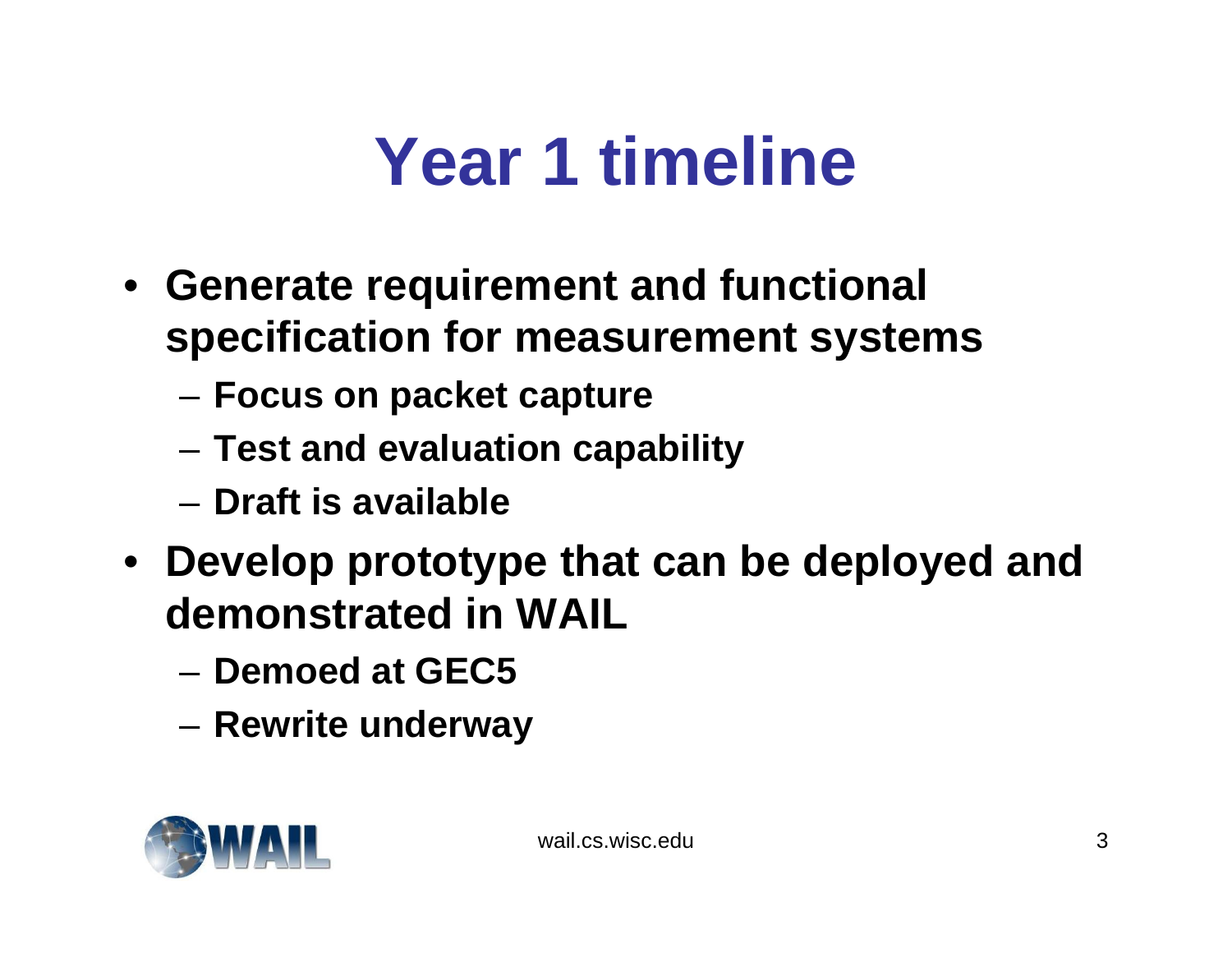## **System design**





wail.cs.wisc.edu 4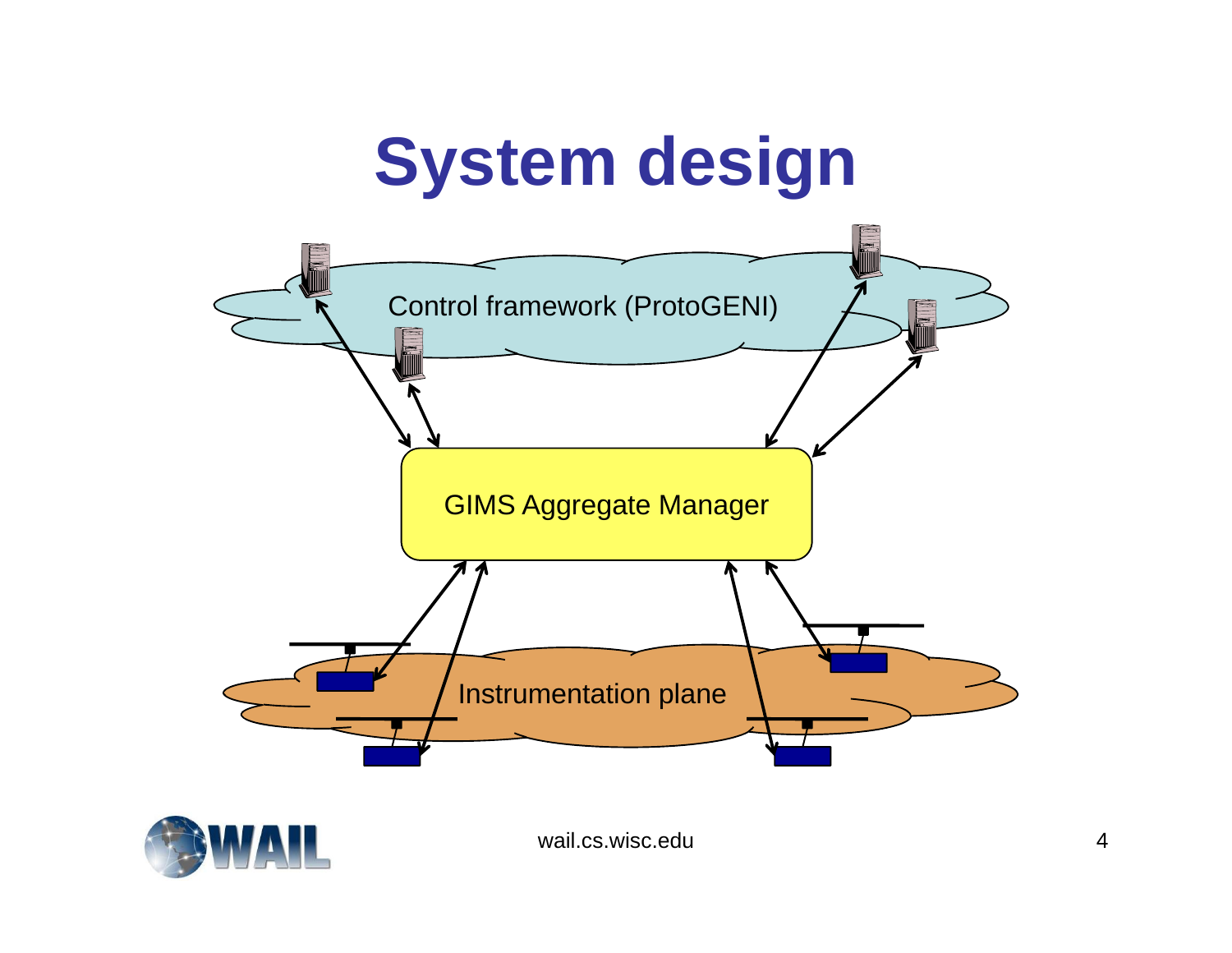### **Instrumentation**



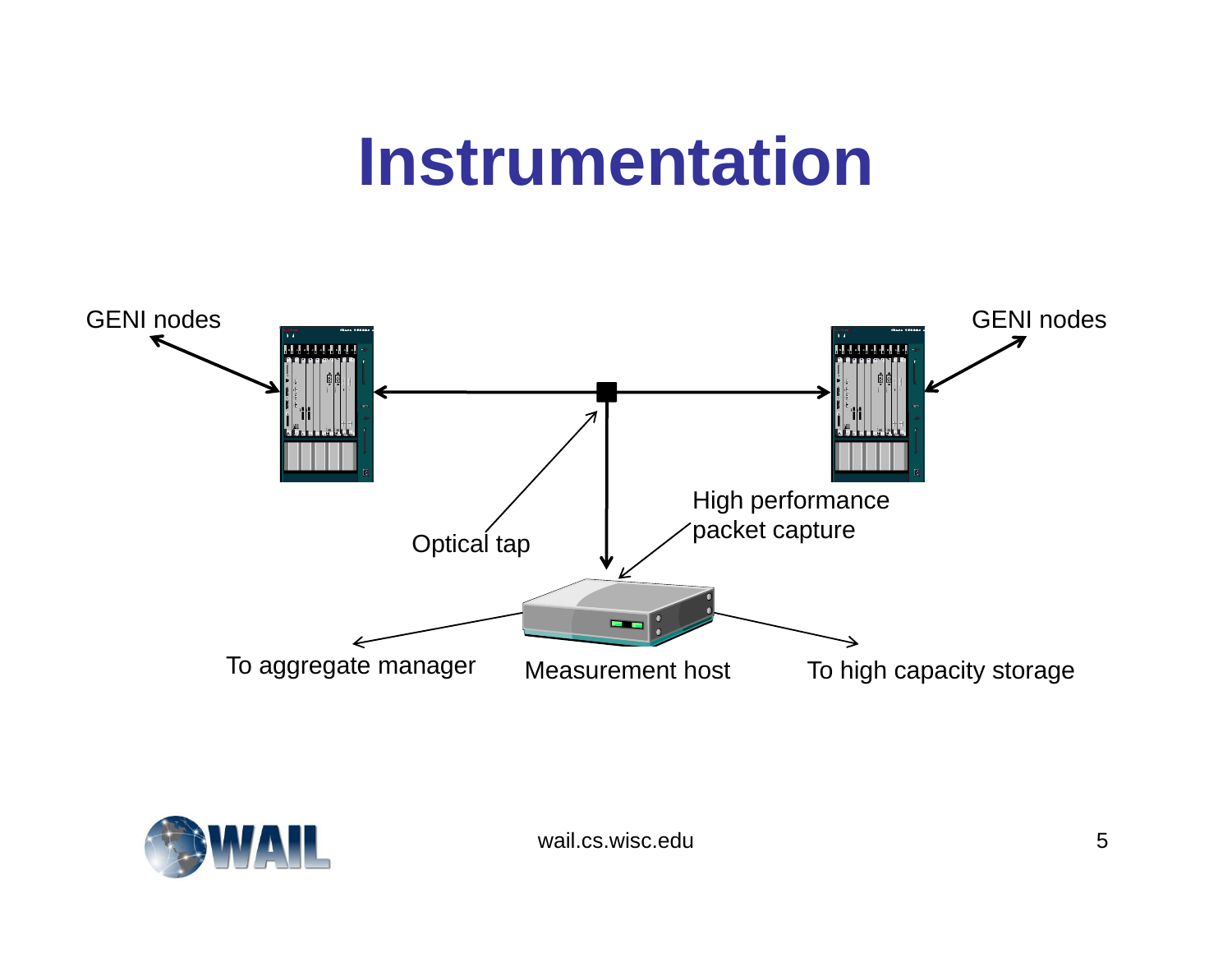## **Control and data flow**